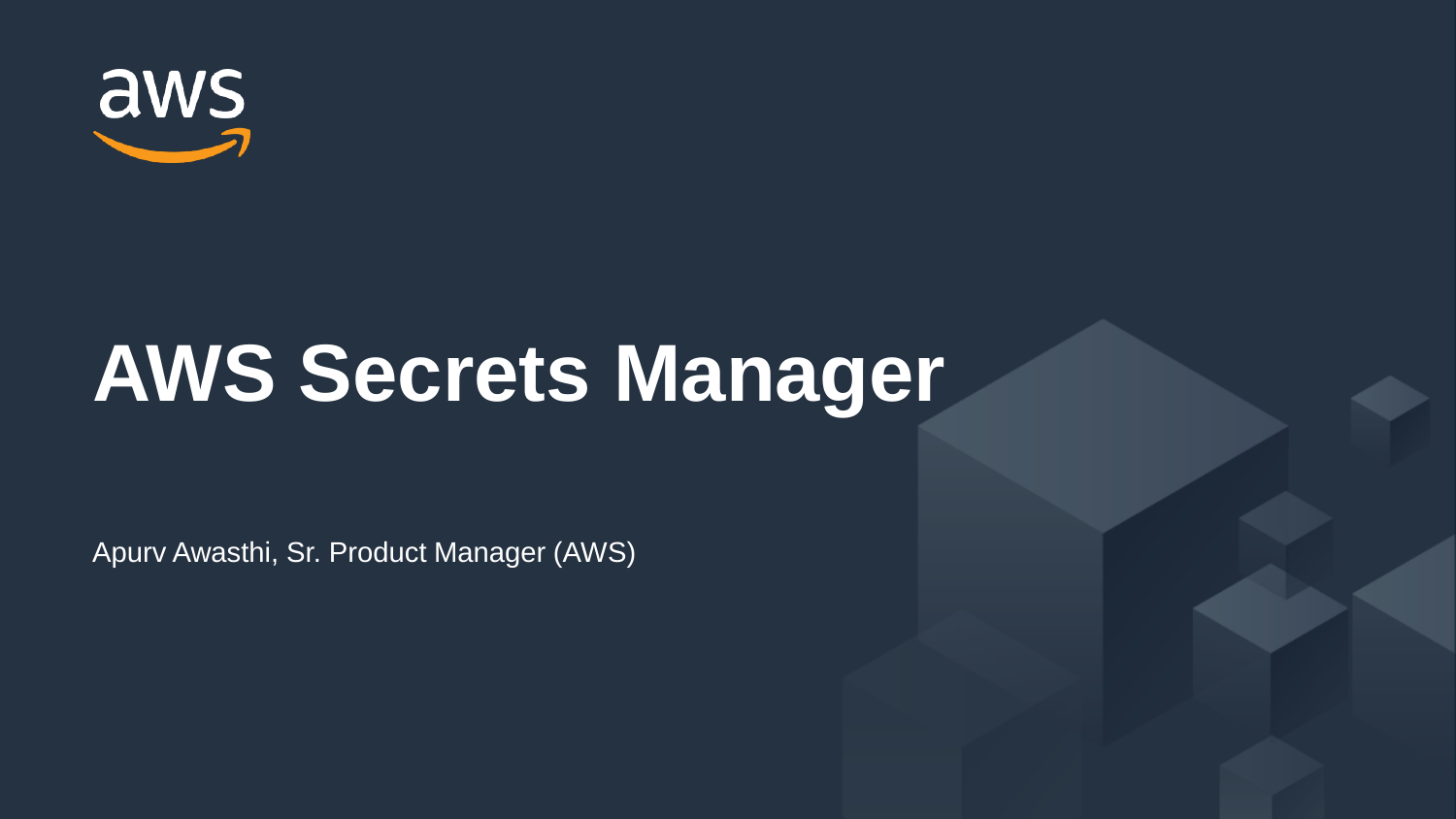### **Overview**

AWS Secrets Manager enables customers to rotate, manage, and retrieve database credentials, API keys, and other secrets throughout their lifecycle.

- IT Admins: store and manage access to secrets securely and at scale
- Security Admins: audit and monitor the use of secrets, and rotate secrets without a risk of breaking applications
- Developers: avoid dealing with secrets in their applications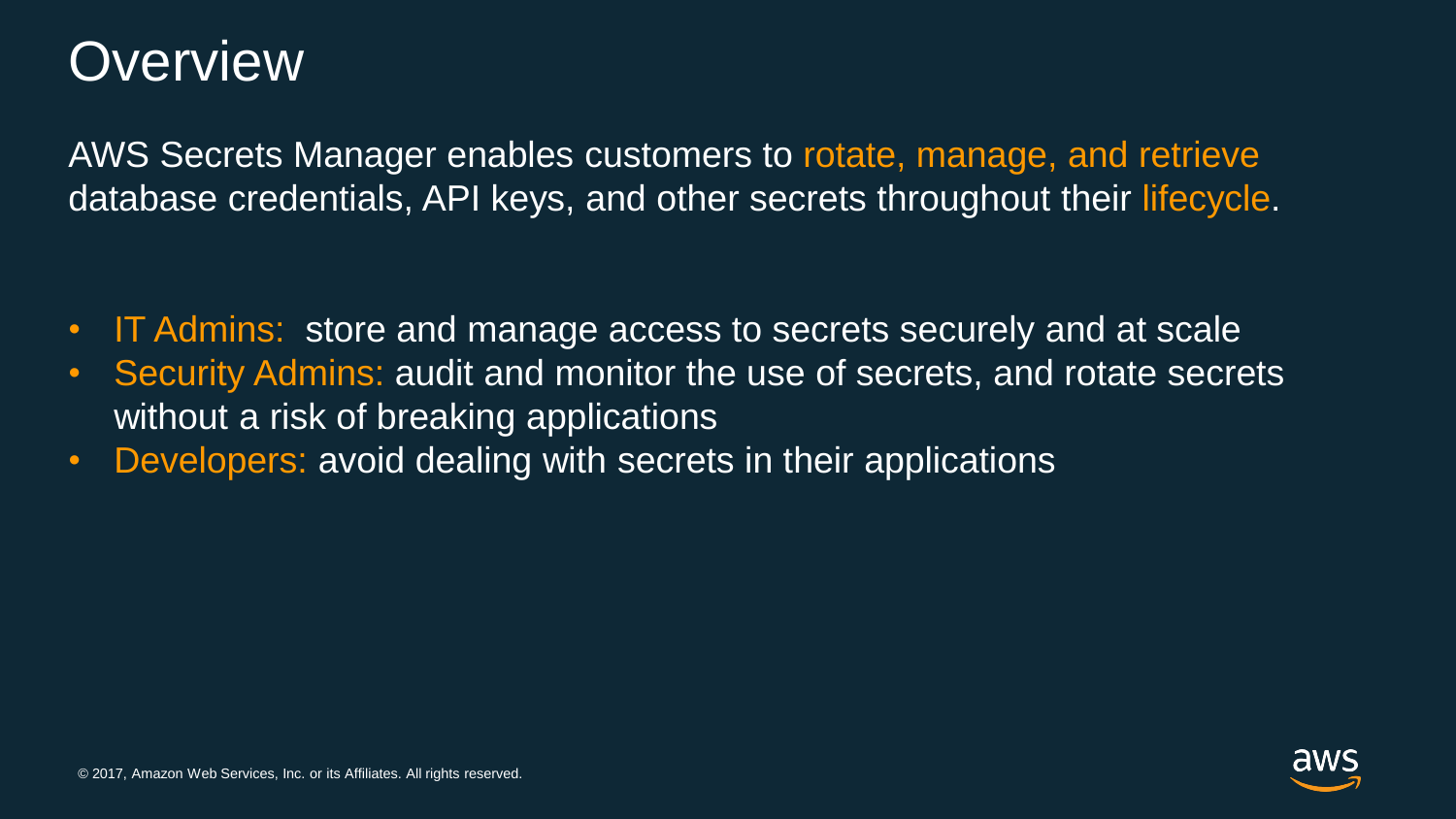### What do customers want to do?







Use secrets within their applications to connect to databases, APIs, and other resources

Rotate those secrets regularly

Specify and control where, how, and by whom secrets are used

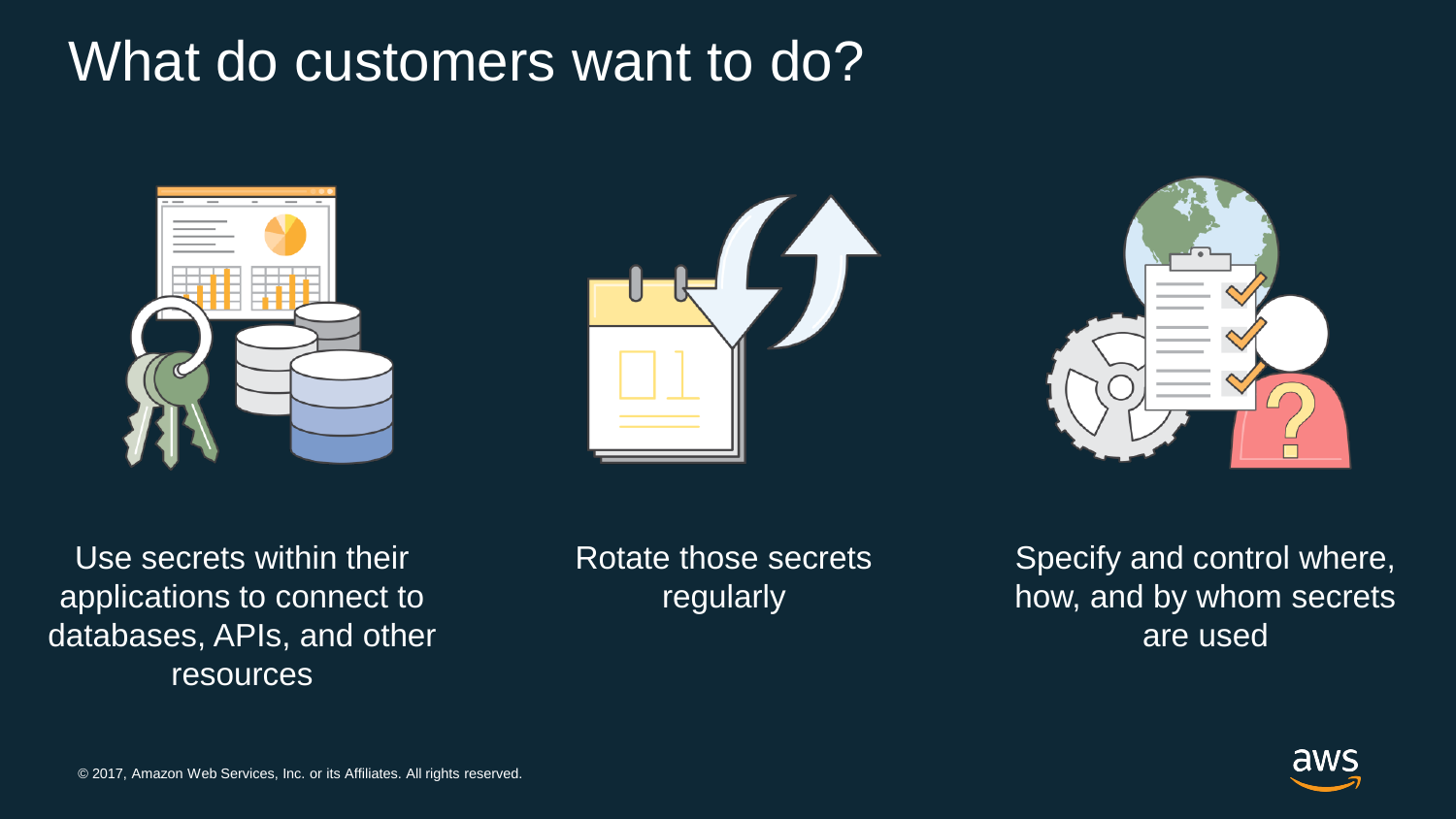## What challenges are they facing?







Existing solutions are complex to operate or too expensive

Unreliable rotation processes result in outages

Too many humans with unnecessary access to secrets

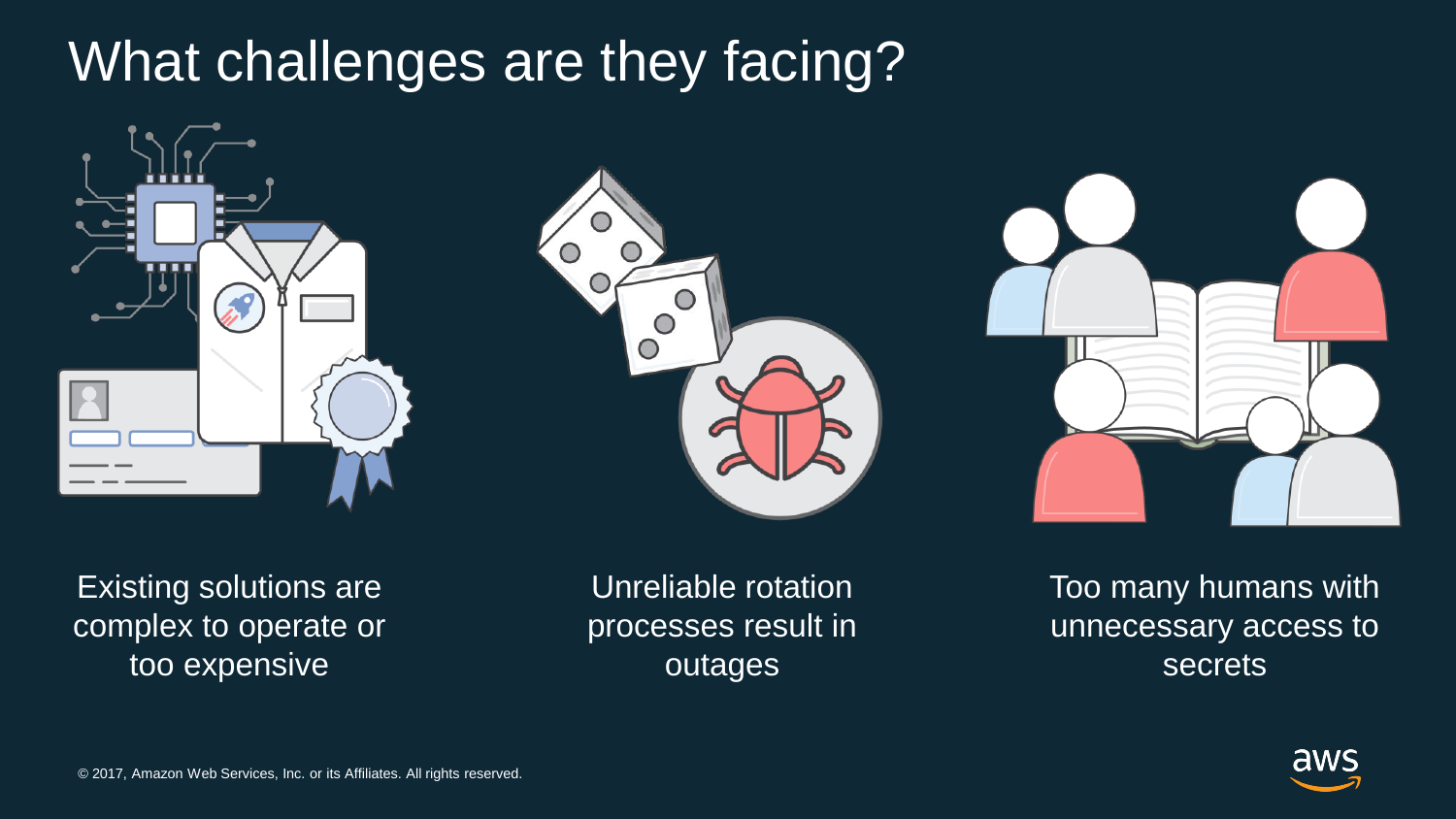## AWS Secrets Manager

#### **Lifecycle management for secrets such as database credentials and API keys.**









Rotate Secrets **Safely** 

Manage access Secure and Pay as you go with fine-grained policies

Secure and audit secrets centrally

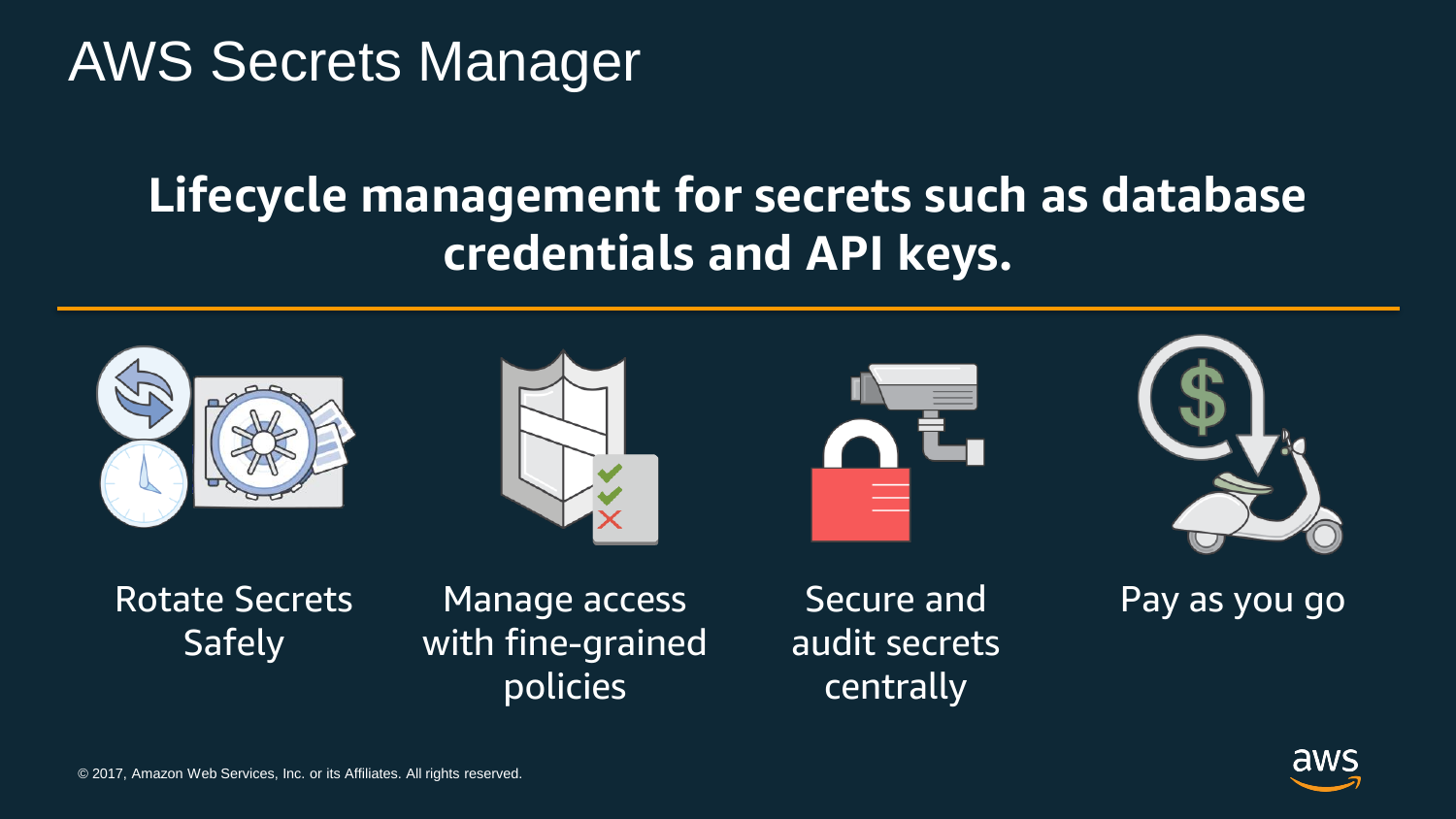## Key Features



Rotate Secrets Safely



Fine-grained access control

- Built-in integrations for rotating MySQL, PostgreSQL, and Amazon Aurora on RDS
- Extensible with Lambda
- Use versioning so that applications don't break when secrets are rotated

- IAM policies
- Tag-based access control and hierarchical names for scalability
- Resource-based policies for cross-account access

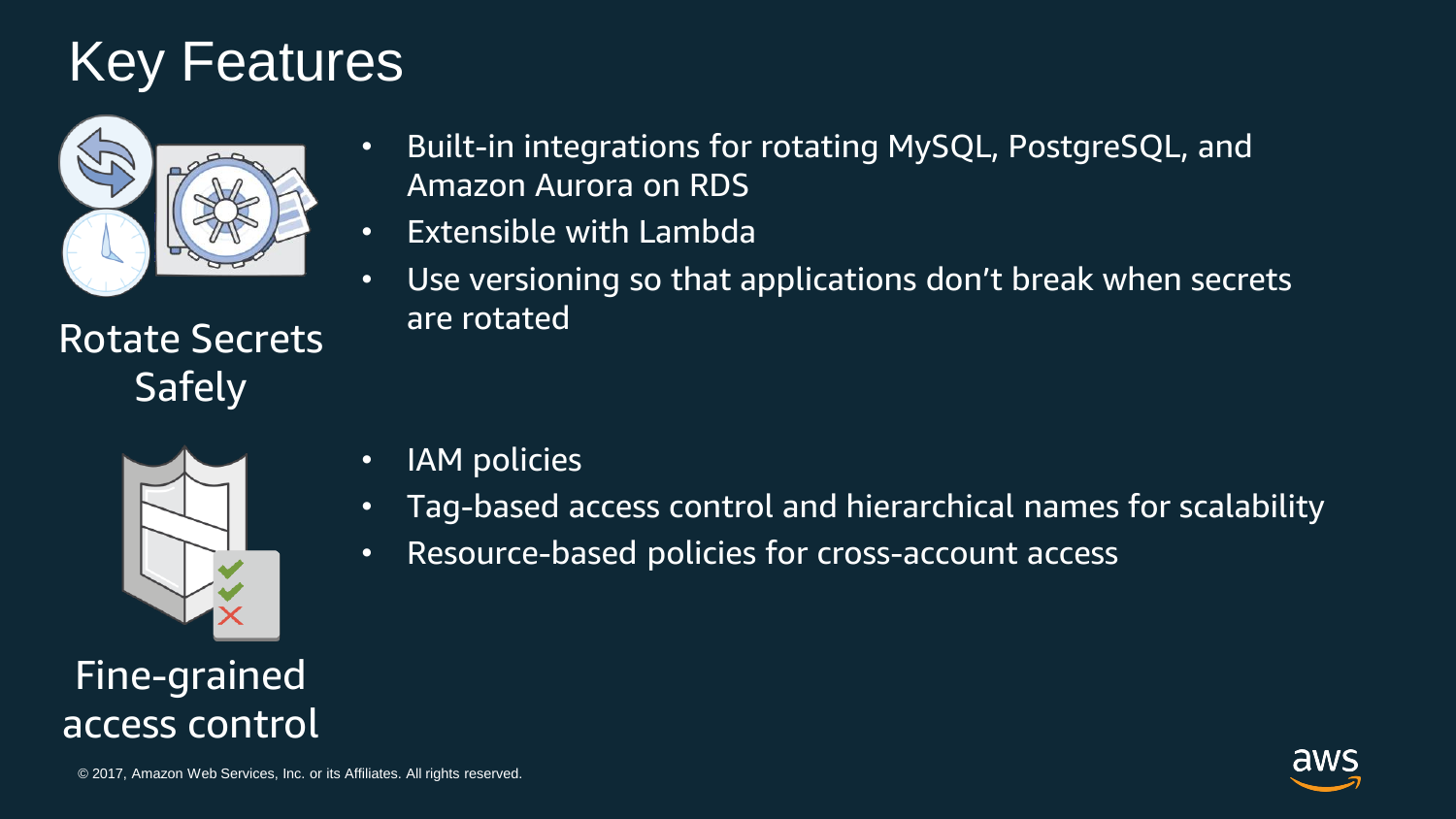## Key Features



- Encrypted by default using encryption keys owned by the customer
- Integrated with CloudTrail, CloudWatch. E.g., send a SNS notification when an administrator deletes a secret

#### Secure, audit, and monitor



- No annual license or up front cost
- \$0.40 per secret per month (pro-rated based on the number of hours)
- \$0.05 per 10,000 API calls

#### Pay as you go

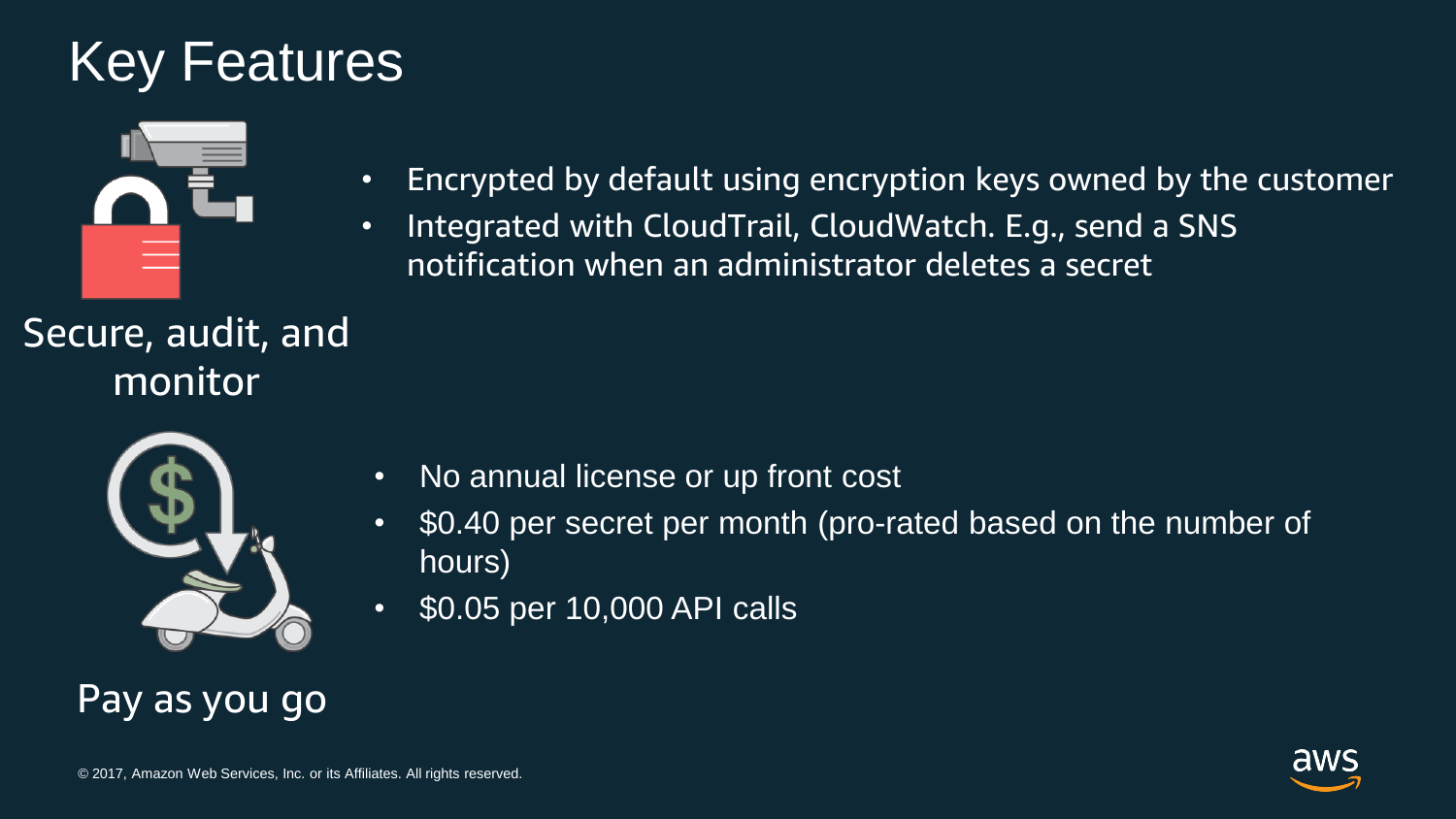## Demonstration 1 Store and retrieve SSH Key



© 2017, Amazon Web Services, Inc. or its Affiliates. All rights reserved.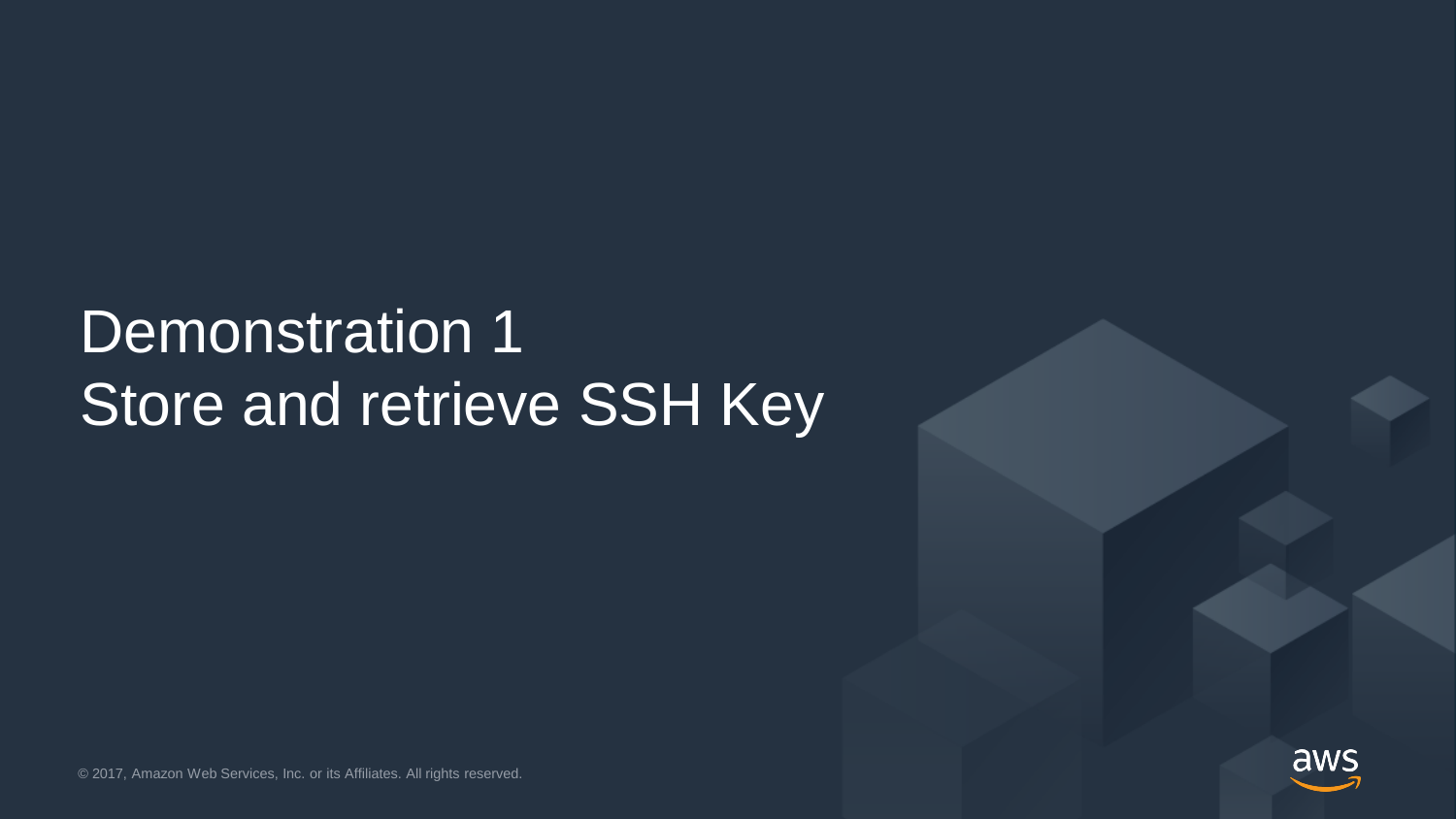## Typical Use Cases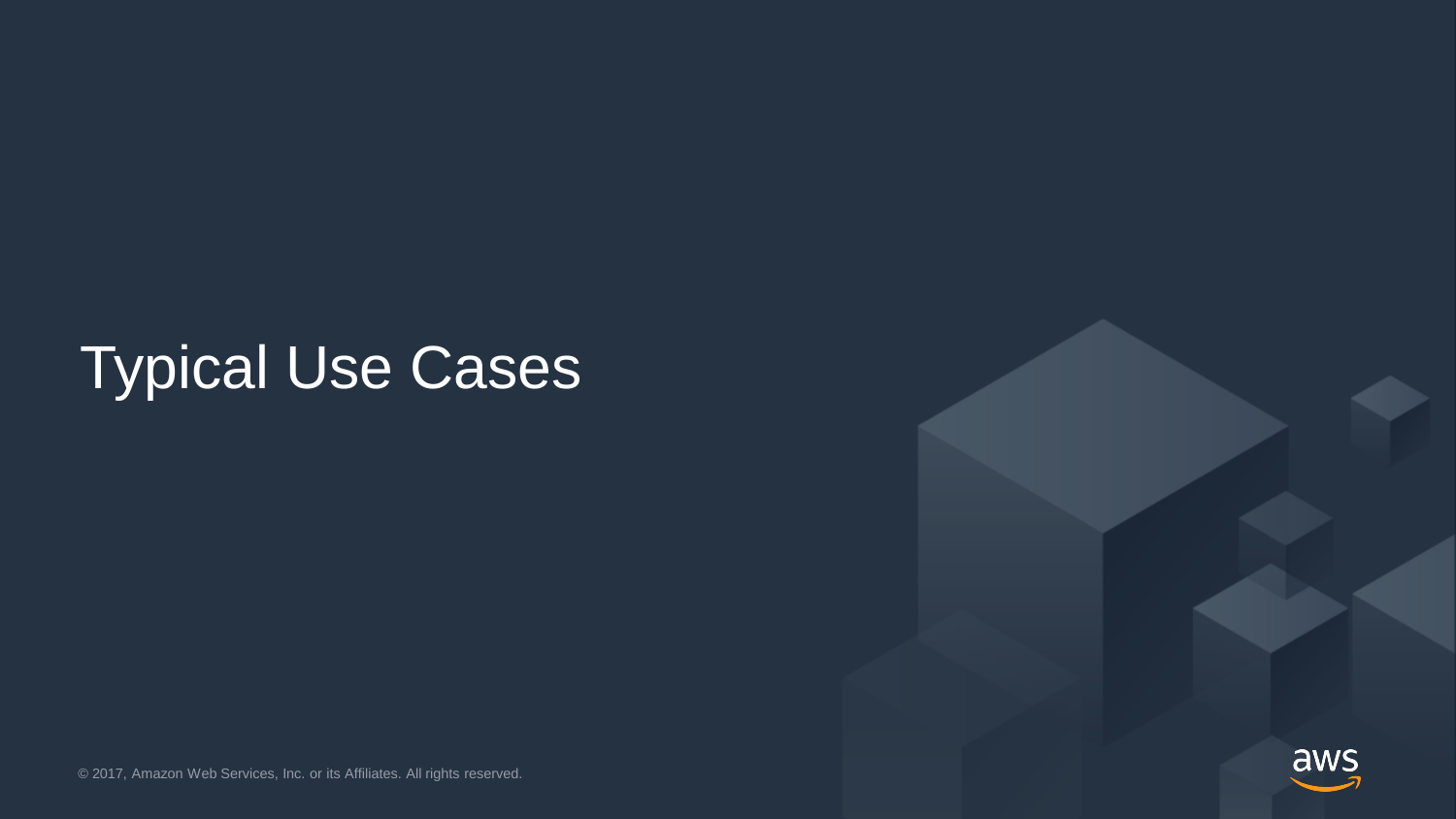## Typical use cases – Use secret within application



#### Connect to database from application code

- DBA loads application specific database credentials into AWS Secrets Manager.
- DevOps engineer deploys application with an attached AWS IAM role.
- Application bootstrapping calls Secrets Manager using permissions provided by the IAM role, retrieves credentials, and connects to the database.

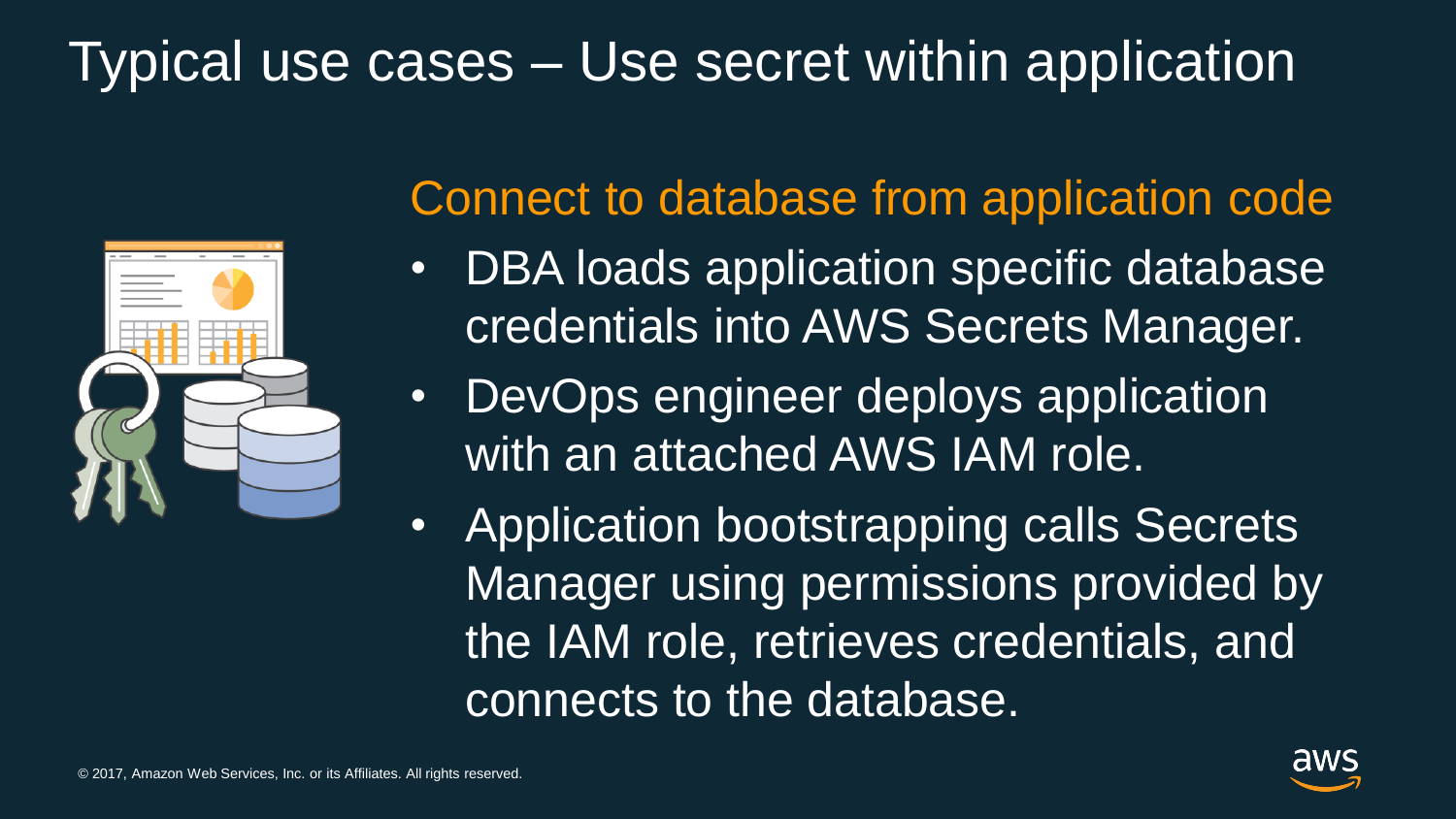## Retrieve Secret



Combo provides your apps a reliable, secure, auto-rotating solution for ALL credentials

aws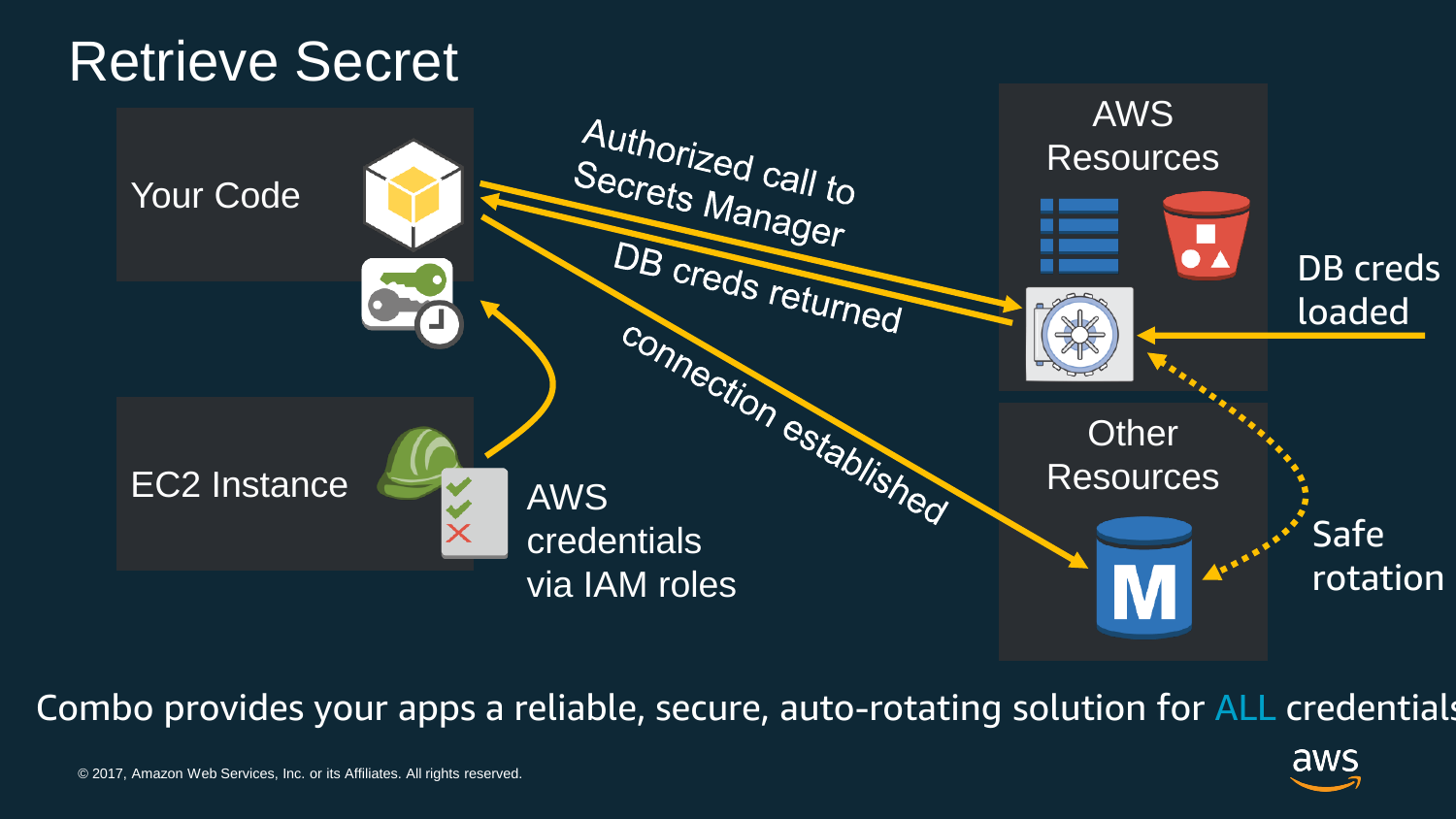## Demonstration 2 Manage and retrieve database credential

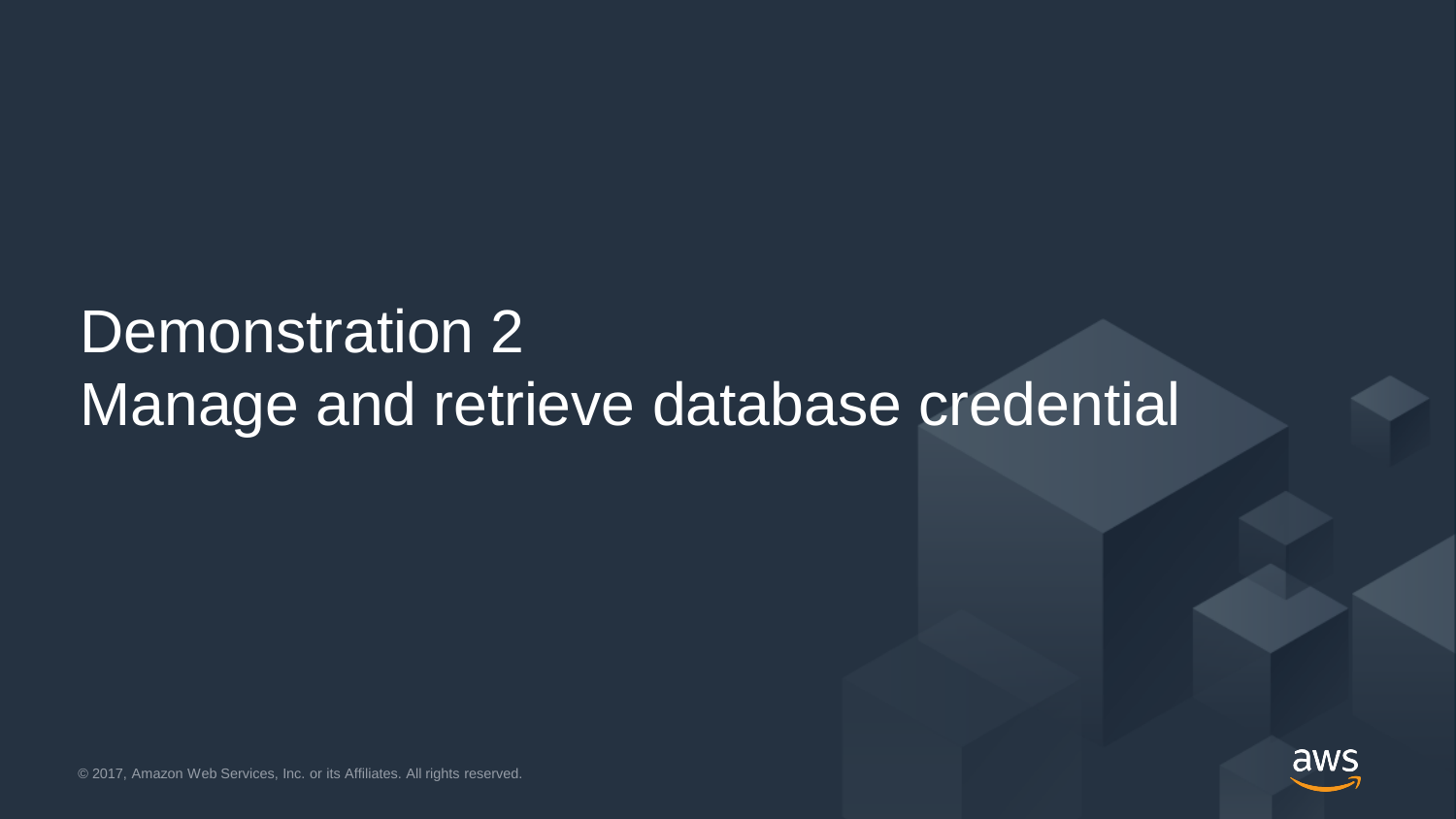## Typical use cases – rotate secret



Rotate database credentials used by application code without interruption

- Secrets Manager creates a new credential with equivalent permissions.
- The new credential is promoted and returned via subsequent Secrets Manager API calls.
- Secrets Manager safely disables the original credential.

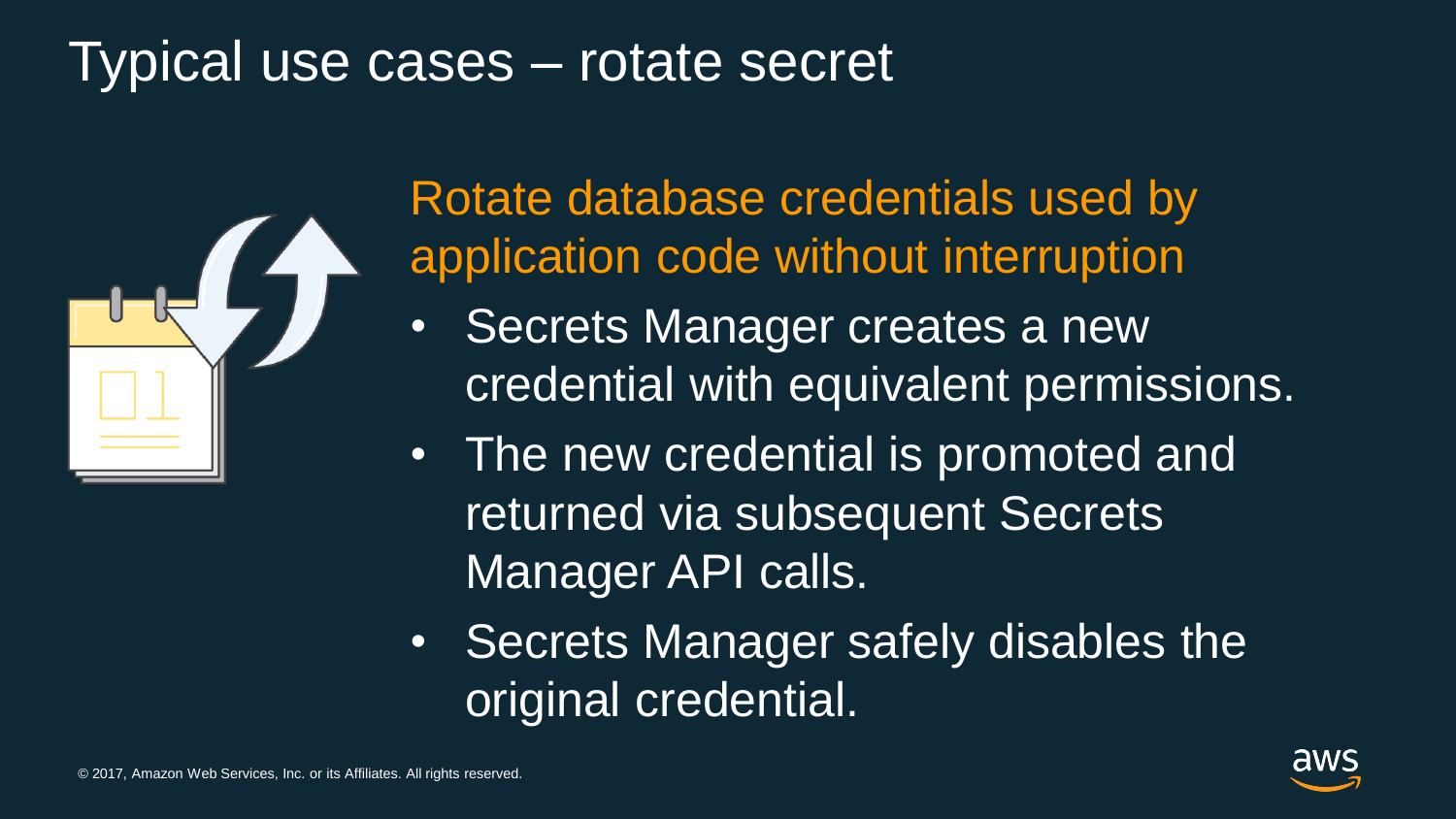## Rotate Secret (Integrated)



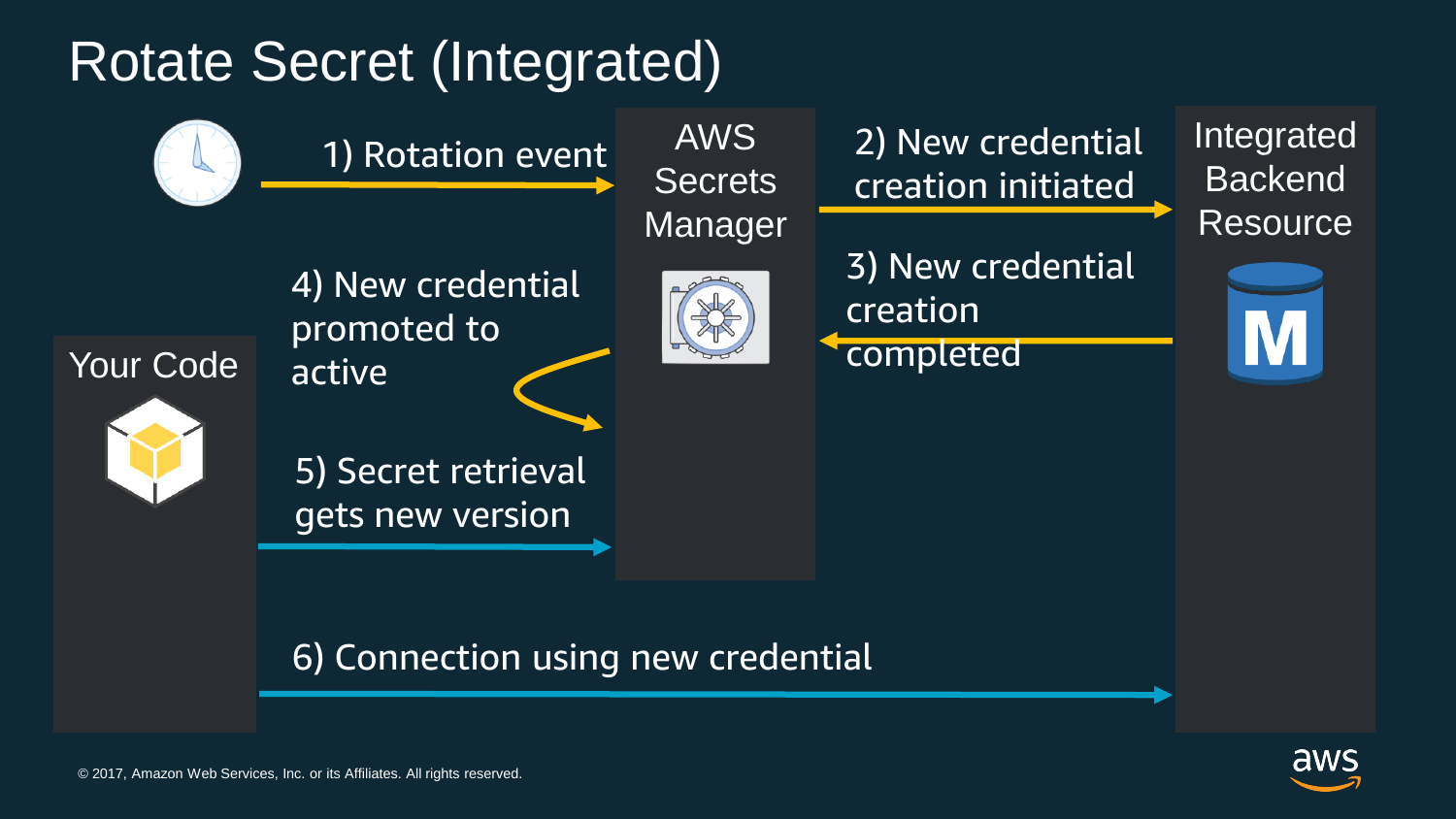## Typical use cases – control access, monitor, and audit secret



Use the AWS eco-system to control access, monitor, and audit secrets

- IAM policies for access control
- Tag-based access control
- Resource-based policies for access control

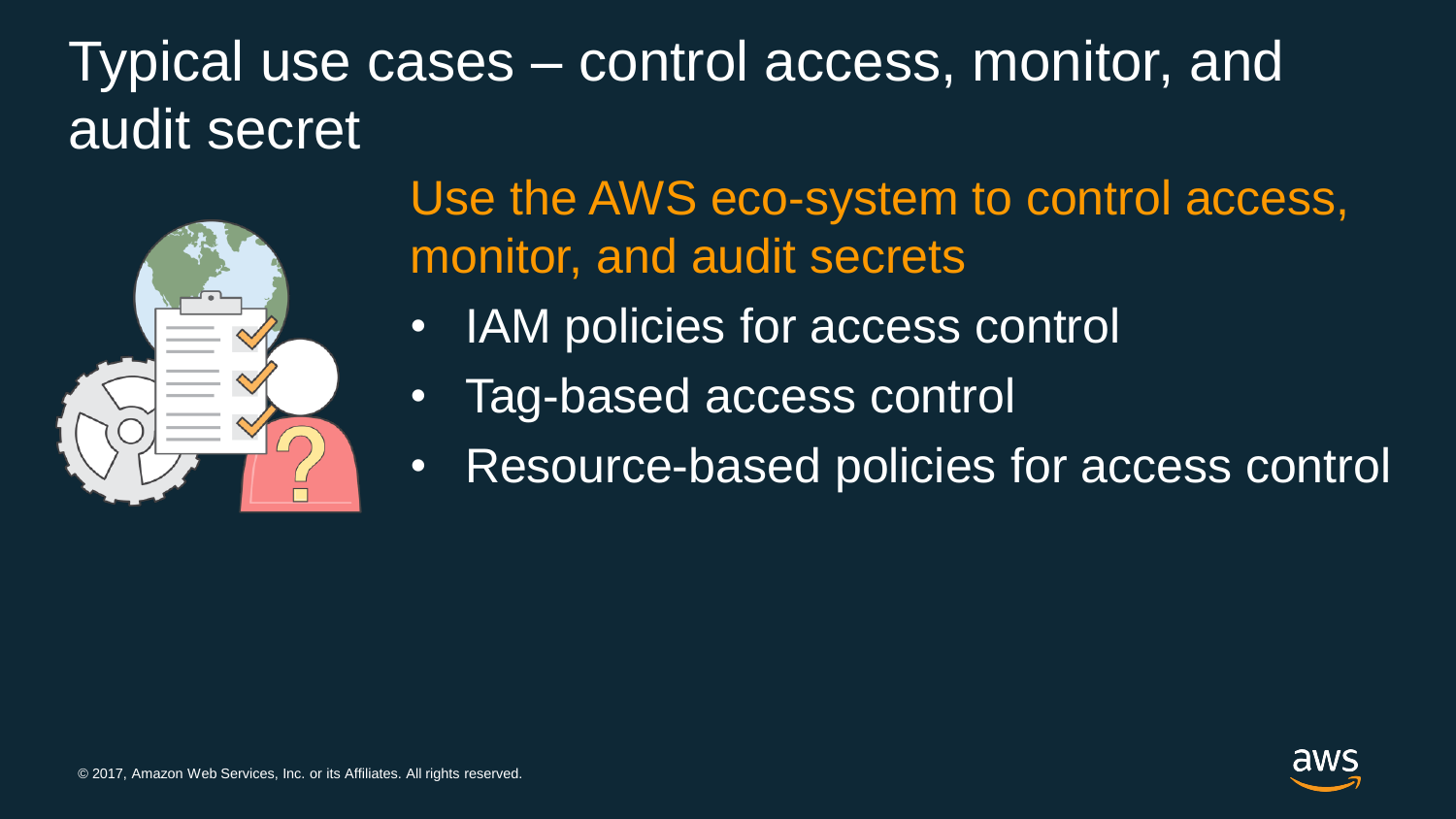## Access control – using IAM policies

```
{
"Version" : "2012-10-17",
"Statement" : [
  {
   "Effect": "Allow",
   "Action": ["secretsmanager:GetSecretValue", "secretsmanager:DescribeSecret"],
   "Resource": "arn:aws:secretsmanager:us-east-2:476697075236:secret:My_Test_Secret/*"
  }
```


] }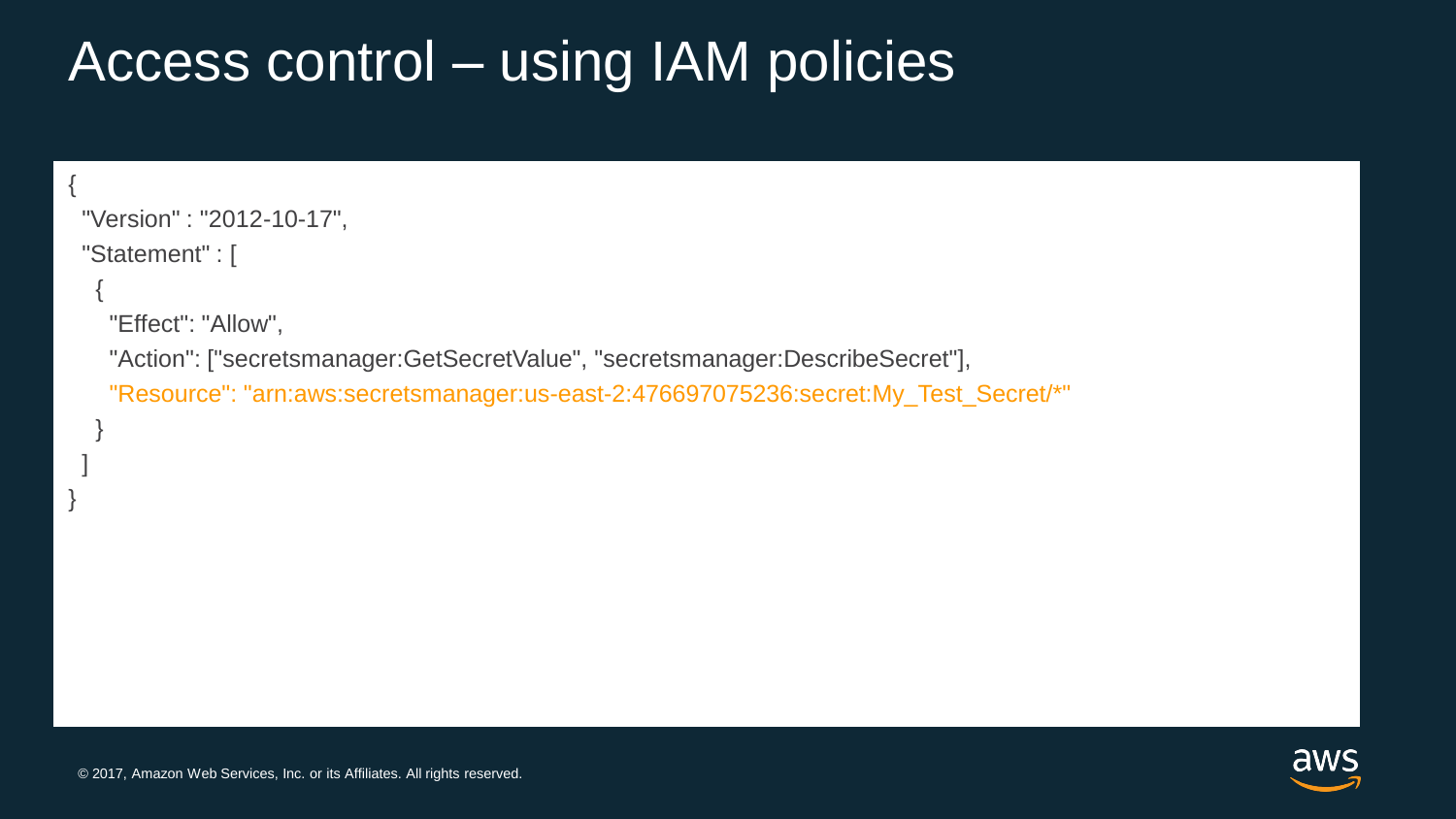## Access control – using Tags

```
{
"Version" : "2012-10-17",
"Statement" : [
  {
       "Effect": "Allow",
       "Action": ["secretsmanager:Describe*", "secretsmanager:GetSecretValue"],
       "Resource": "*",
       "Condition": {
         "StringEqualsIgnoreCase": {
            "secretsmanager:ResourceTag/<TAG_KEY>": "<TAG_VALUE>"
          }
       }
  }
  ]
```


}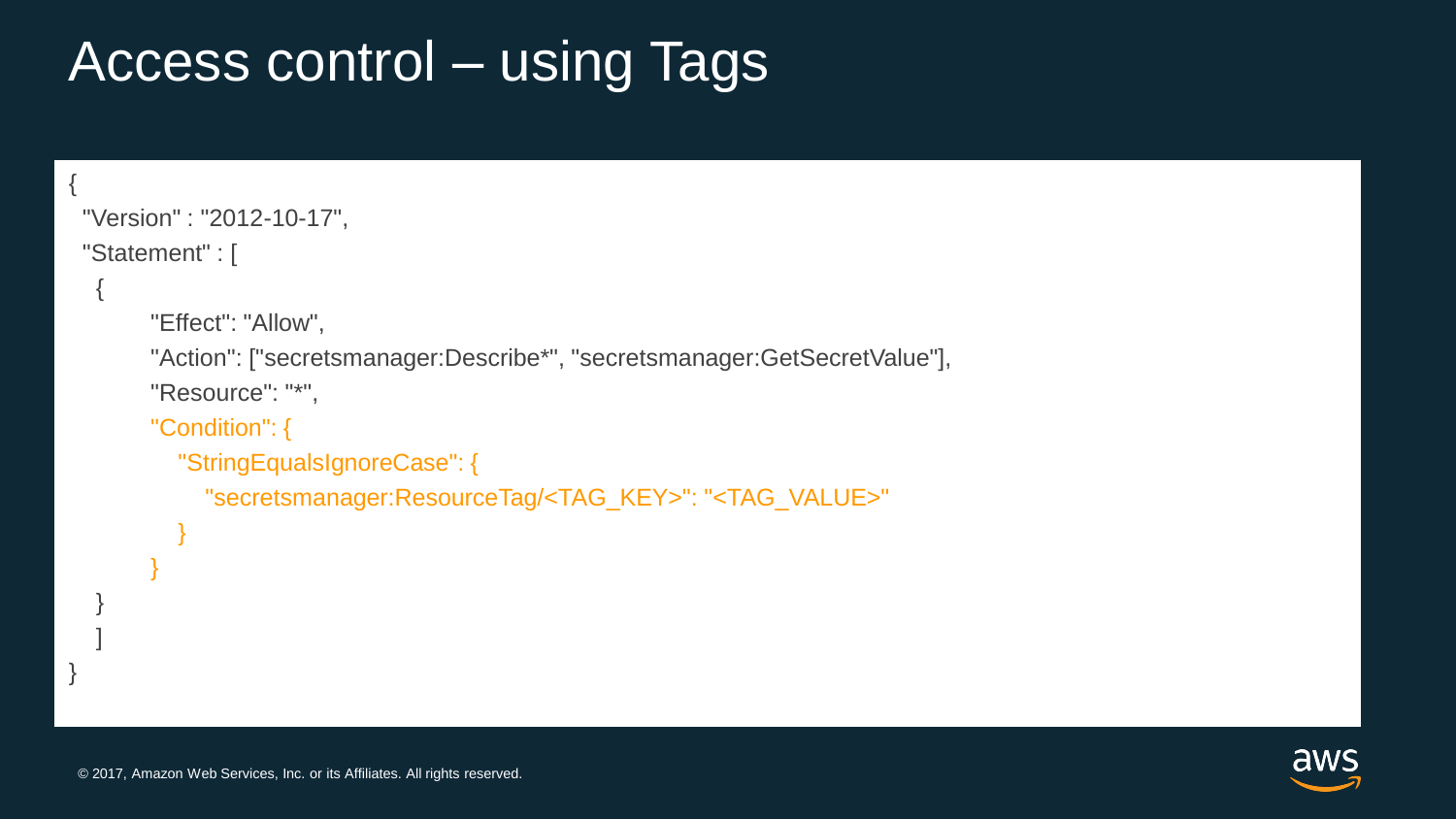## Access control – using resource-based policies

```
"Version" : "2012-10-17",
"Statement" : [
  {
   "Effect": "Allow",
   "Principal": {"AWS": "arn:aws:iam::ACCOUNT_NUMBER:role/demo_role"},
   "Action": "secretsmanager:GetSecretValue",
   "Resource": "*",
   "Condition": {"ForAnyValue:StringEquals": {"secretsmanager:VersionStage": "AWSCURRENT"}}
  }
 ]
}
```
\$aws secretsmanager put-resource-policy --secret-id MY\_TEST\_SECRET --resource-policy file://RESOURCE\_POLICY.json

{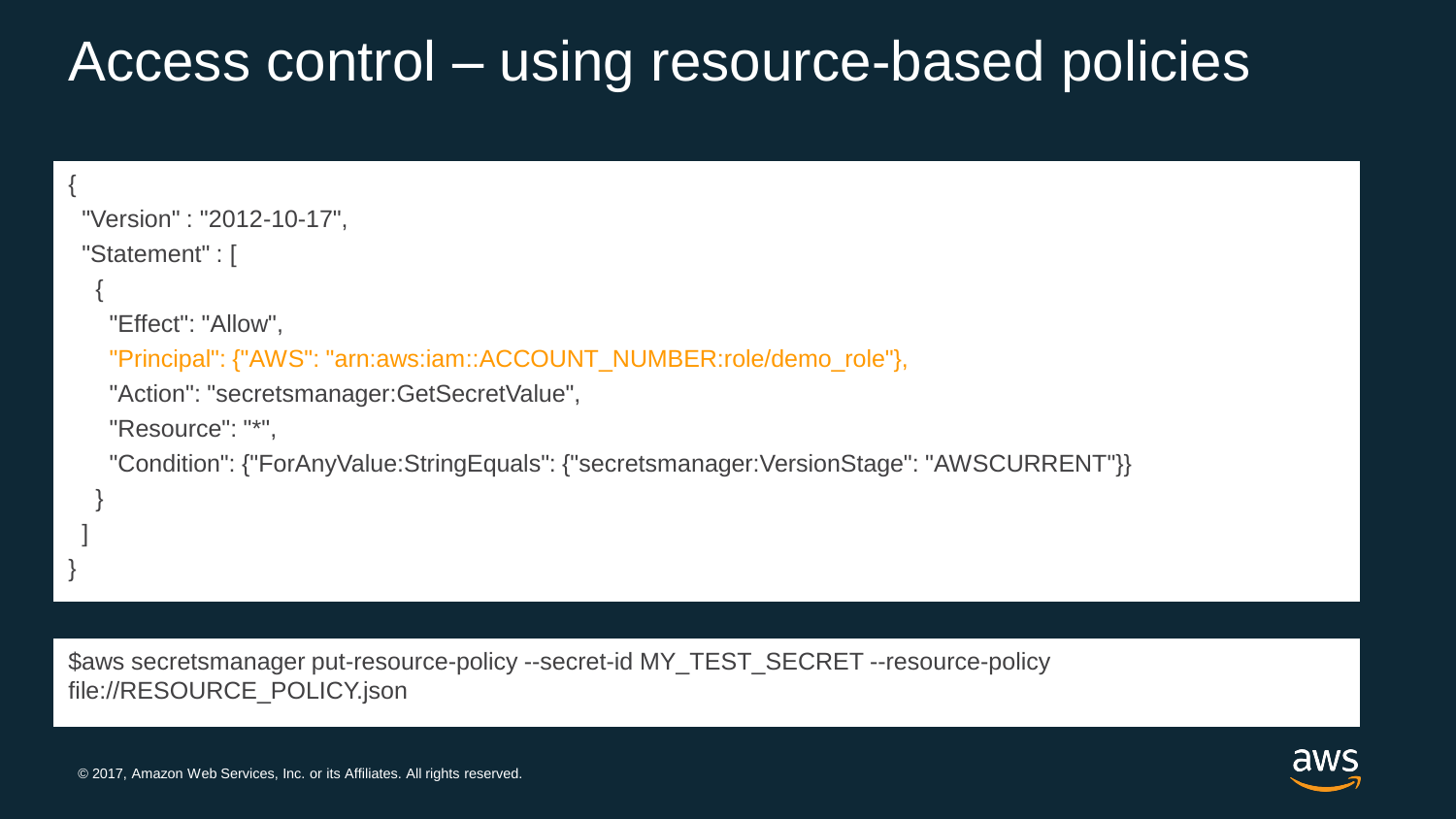## Audit access – using AWS CloudTrail

| CloudTrail                                  |                | <b>Event history</b>                                                                                                                                                                                                                                                                                                                                                                                             |  |                                         |  |                       |                   |         |  |  |  |  |
|---------------------------------------------|----------------|------------------------------------------------------------------------------------------------------------------------------------------------------------------------------------------------------------------------------------------------------------------------------------------------------------------------------------------------------------------------------------------------------------------|--|-----------------------------------------|--|-----------------------|-------------------|---------|--|--|--|--|
| Dashboard<br><b>Event history</b><br>Trails |                | Your event history contains the create, modify, and delete activities for supported services taken by people, groups, or AW<br>CloudTrail events, create a trail and then go to your Amazon S3 bucket or CloudWatch Logs.<br>You can view the last 90 days of events. Choose an event to view more information about it. Learn more<br>Can't find what you're looking for? Run advanced queries in Amazon Athena |  |                                         |  |                       |                   |         |  |  |  |  |
|                                             | <b>Filter:</b> | Event name<br>▼                                                                                                                                                                                                                                                                                                                                                                                                  |  | $\boldsymbol{\Omega}$<br>GetSecretValue |  | Time range:           | Select time range |         |  |  |  |  |
|                                             |                | <b>Fvent time</b>                                                                                                                                                                                                                                                                                                                                                                                                |  | User name                               |  | <b>Event name</b>     |                   | Resourc |  |  |  |  |
|                                             | ٠              | 2018-06-14, 06:48:26 PM                                                                                                                                                                                                                                                                                                                                                                                          |  | admin user                              |  | GetSecretValue        |                   |         |  |  |  |  |
|                                             | Þ              | 2018-06-14, 05:55:01 PM                                                                                                                                                                                                                                                                                                                                                                                          |  | awasth-Isengard                         |  | GetSecretValue        |                   |         |  |  |  |  |
|                                             | Þ              | 2018-06-14, 05:51:46 PM                                                                                                                                                                                                                                                                                                                                                                                          |  | SecretsManager538ca8                    |  | <b>GetSecretValue</b> |                   |         |  |  |  |  |
|                                             | Þ              | 2018-06-14, 05:51:46 PM                                                                                                                                                                                                                                                                                                                                                                                          |  | SecretsManager538ca8                    |  | GetSecretValue        |                   |         |  |  |  |  |
|                                             | Þ              | 2018-06-14, 05:51:46 PM                                                                                                                                                                                                                                                                                                                                                                                          |  | SecretsManager538ca8                    |  | GetSecretValue        |                   |         |  |  |  |  |
|                                             | Þ              | 2018-06-14, 05:51:45 PM                                                                                                                                                                                                                                                                                                                                                                                          |  | SecretsManager538ca8                    |  | GetSecretValue        |                   |         |  |  |  |  |
|                                             | Þ              | 2018-06-14, 05:51:45 PM                                                                                                                                                                                                                                                                                                                                                                                          |  | SecretsManager538ca8                    |  | <b>GetSecretValue</b> |                   |         |  |  |  |  |
|                                             |                |                                                                                                                                                                                                                                                                                                                                                                                                                  |  |                                         |  |                       |                   |         |  |  |  |  |

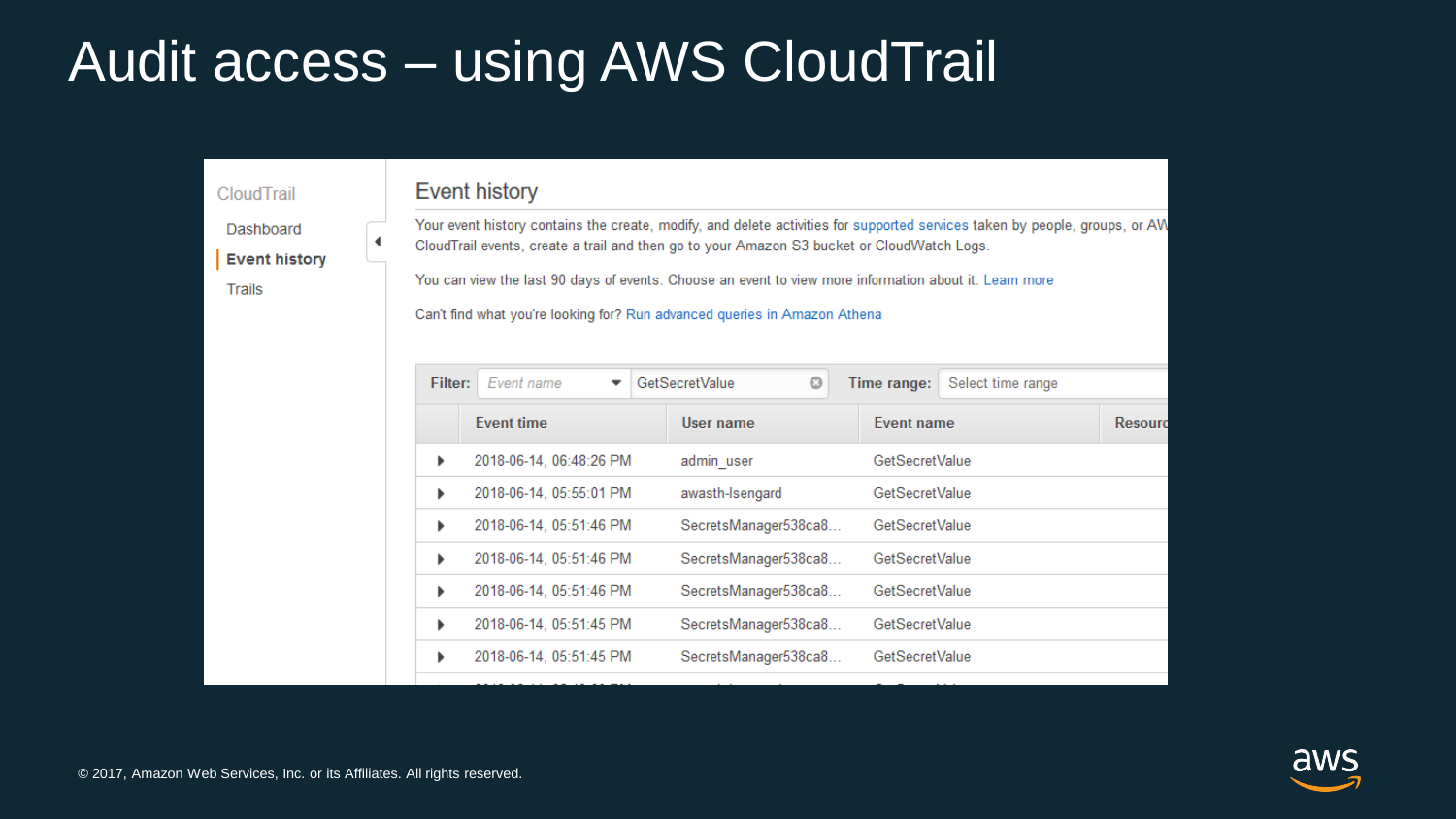## Monitor access – using Amazon CloudWatch

| CloudWatch<br><b>Dashboards</b>                                                                                                                                                           | <b>Rules &gt; DeleteSecretNotificationRule</b>                                                                               |                                                                                                                                                                                                                      |                                 |                      |  |  |  |  |  |
|-------------------------------------------------------------------------------------------------------------------------------------------------------------------------------------------|------------------------------------------------------------------------------------------------------------------------------|----------------------------------------------------------------------------------------------------------------------------------------------------------------------------------------------------------------------|---------------------------------|----------------------|--|--|--|--|--|
| Alarms<br>◀                                                                                                                                                                               | <b>Summary</b>                                                                                                               |                                                                                                                                                                                                                      |                                 |                      |  |  |  |  |  |
| $\circ$<br><b>ALARM</b>                                                                                                                                                                   | ARN O                                                                                                                        | arn:aws:events:us-east-2:476697075236:rule/DeleteSecretNotificationRule                                                                                                                                              |                                 |                      |  |  |  |  |  |
| $\left( 0 \right)$<br><b>INSUFFICIENT</b><br>$\alpha$<br>OK<br><b>Billing</b><br>Events<br>Rules<br><b>Event Buses</b><br>Logs<br><b>Metrics</b><br>Favorites<br><b>O</b> Add a dashboard | Event pattern <b>O</b>                                                                                                       | "source": [<br>"aws.secretsmanager"<br>ı,<br>"detail-type": [<br>"AWS API Call via CloudTrail"<br>Ъ<br>"detail": $\{$<br>"eventSource": [<br>"secretsmanager.amazonaws.com"<br>ь<br>"eventName": [<br>"DeleteSecret" |                                 |                      |  |  |  |  |  |
|                                                                                                                                                                                           | Status Enabled<br>Description Notify when secret is deleted from AWS Secrets Manager<br>Monitoring Show metrics for the rule |                                                                                                                                                                                                                      |                                 |                      |  |  |  |  |  |
|                                                                                                                                                                                           | <b>Targets</b>                                                                                                               |                                                                                                                                                                                                                      |                                 |                      |  |  |  |  |  |
|                                                                                                                                                                                           | Filter:                                                                                                                      |                                                                                                                                                                                                                      |                                 |                      |  |  |  |  |  |
| <b>Type</b>                                                                                                                                                                               |                                                                                                                              |                                                                                                                                                                                                                      | Resource name                   | Input                |  |  |  |  |  |
|                                                                                                                                                                                           | Lambda function                                                                                                              |                                                                                                                                                                                                                      | DeleteAnoterhFuncyion           | <b>Matched event</b> |  |  |  |  |  |
|                                                                                                                                                                                           | SNS topic                                                                                                                    |                                                                                                                                                                                                                      | <b>DeleteSecretNotification</b> | <b>Matched event</b> |  |  |  |  |  |

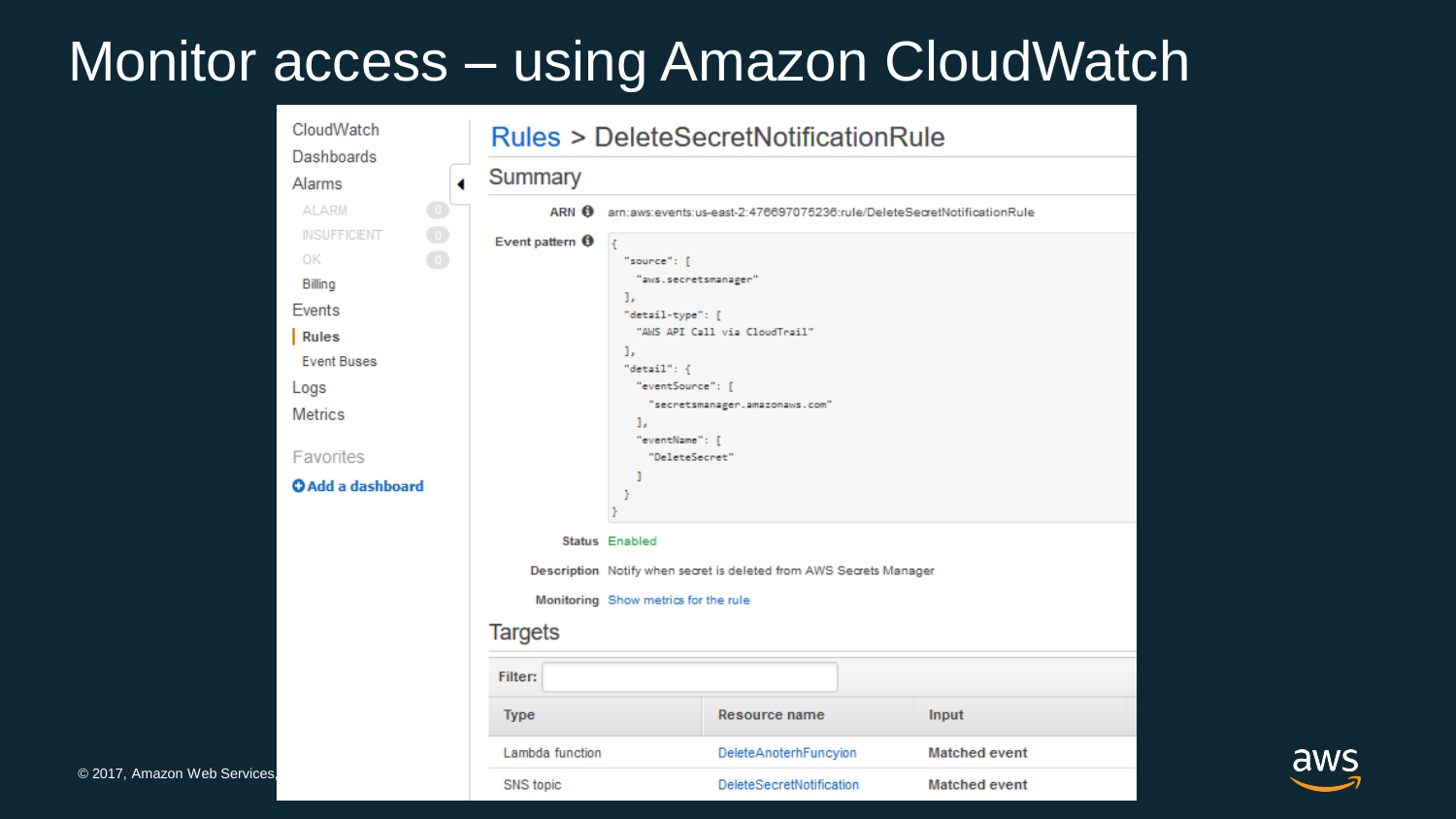## As you get started…

- 1. No plaintext secrets
- 2. Unique secrets per region, per environment, per account
- 3. Rotate secrets regularly
- 4. Control permissions
- 5. Tags and hierarchical names to scale secrets management
- 6. Monitor and audit use; deprecate unused secrets
- 7. No charge for versions of a secret; no charge for using the default encryption key

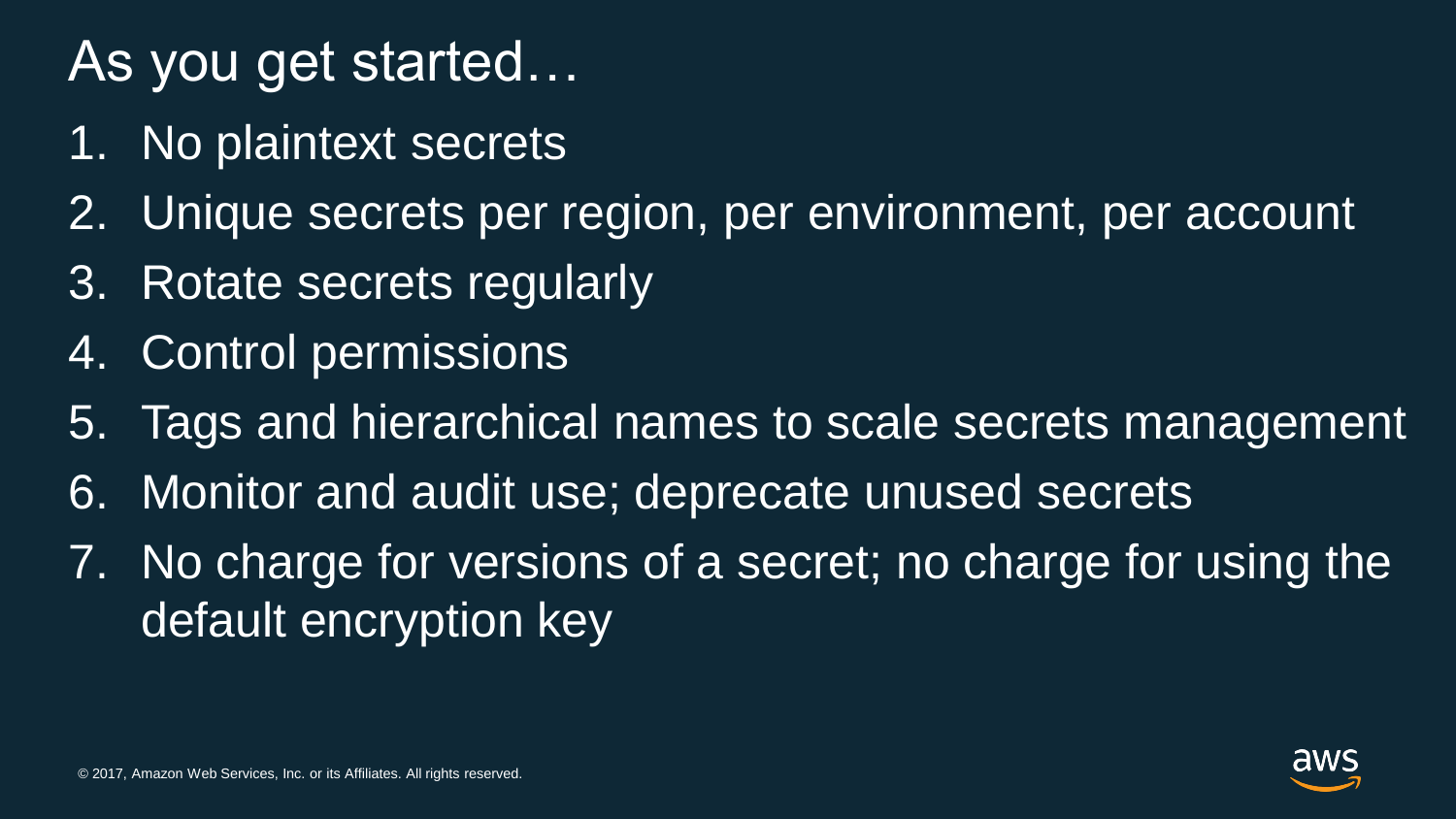## Thank you!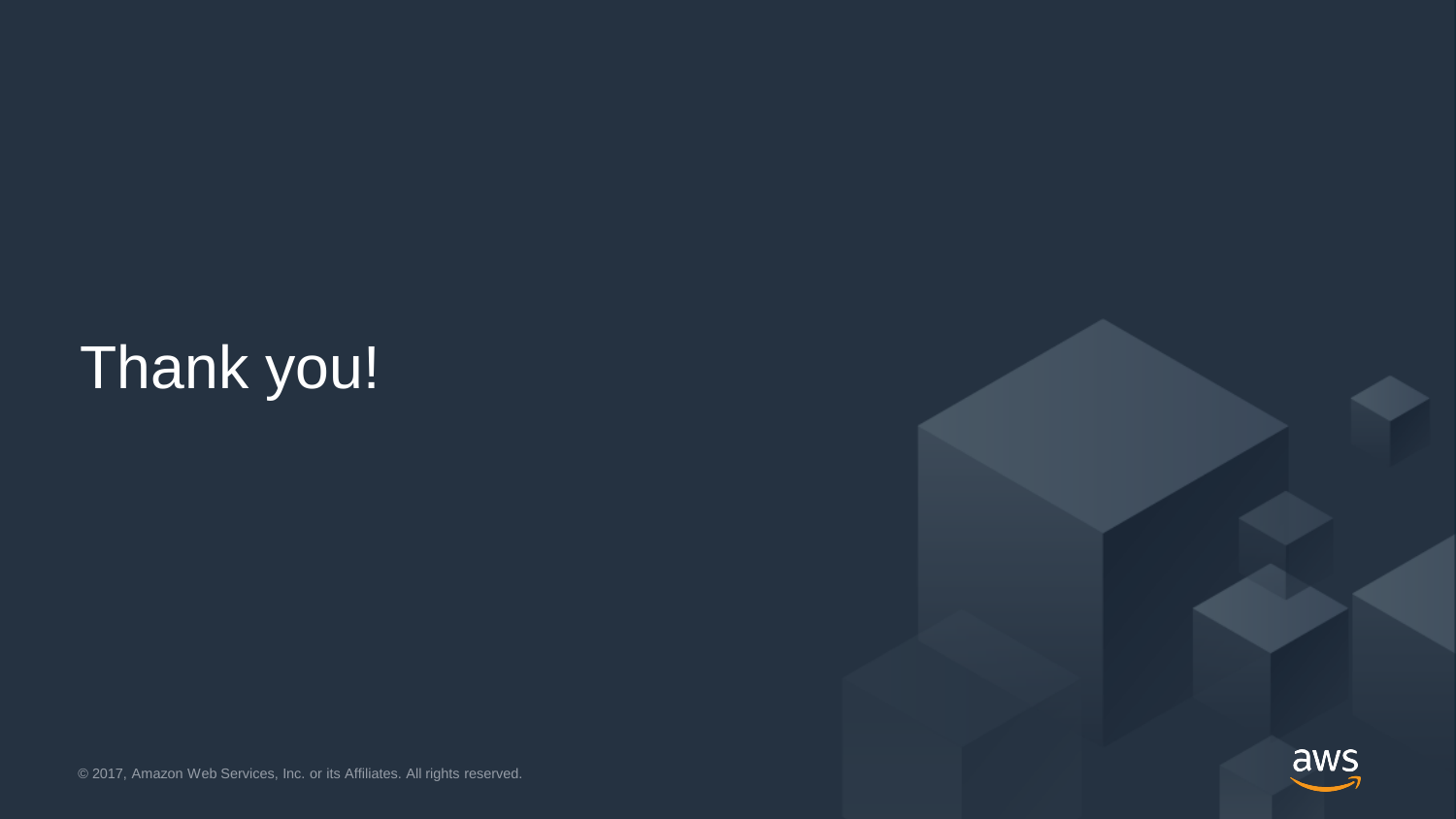## Questions?



© 2017, Amazon Web Services, Inc. or its Affiliates. All rights reserved.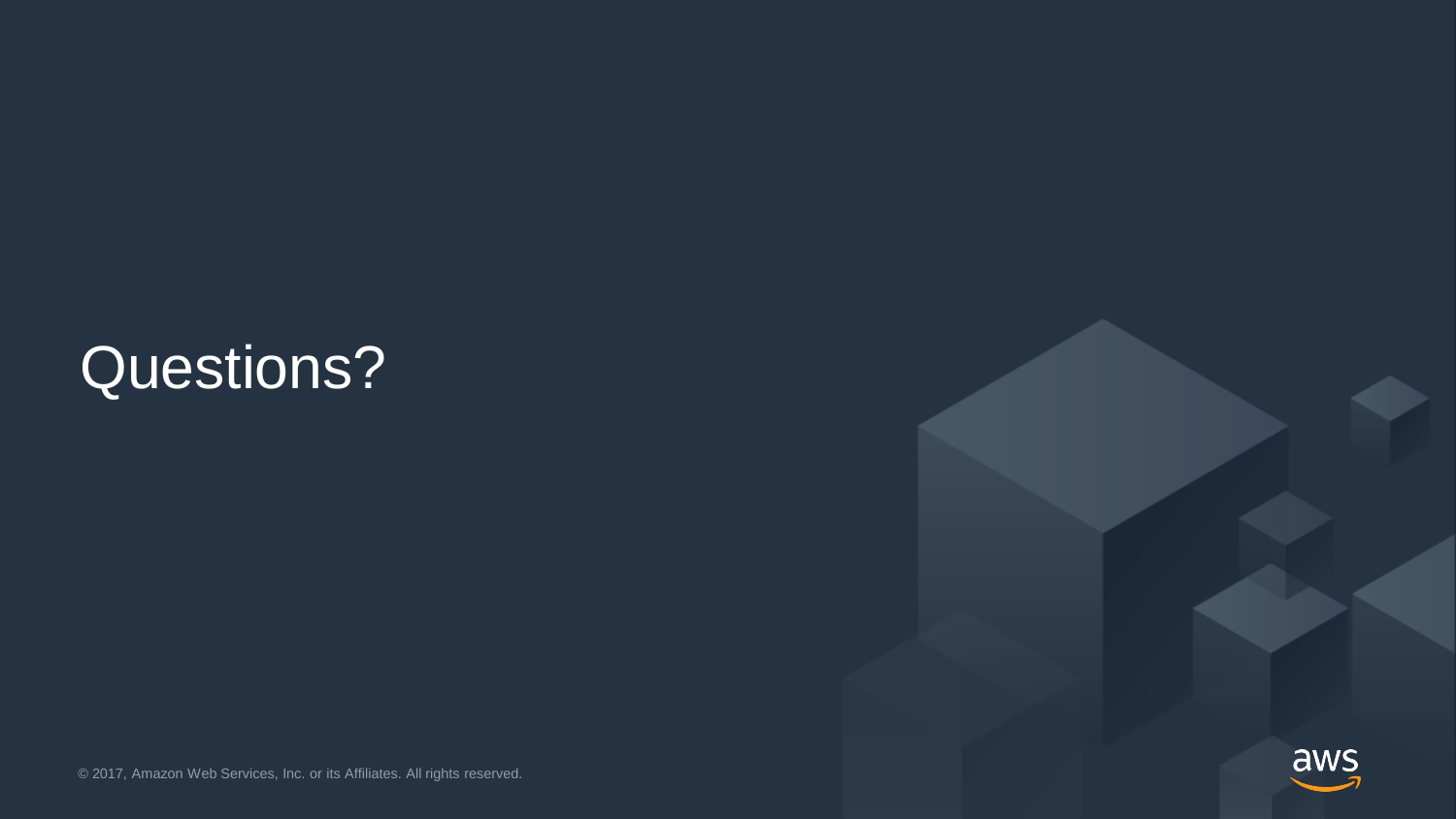## Advanced Use Cases



© 2017, Amazon Web Services, Inc. or its Affiliates. All rights reserved.